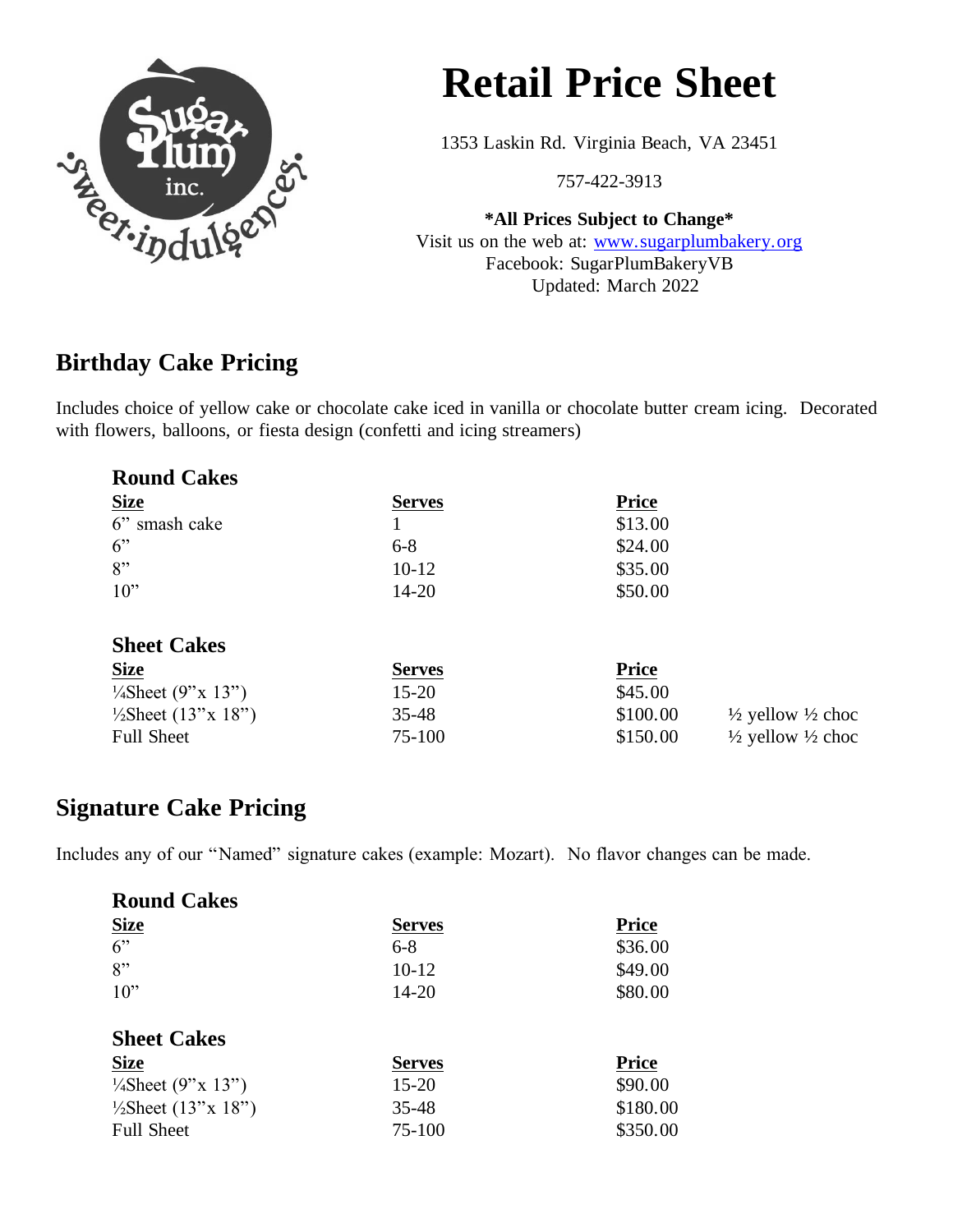#### **Extra Cake Charges**

#### **Photo Scan** \$12.00\*

\*We cannot scan copyrighted material. Please use original photo or provide on photo quality paper. We cannot guarantee images printed on plain paper

**Extra decorations** are an additional charge and determined based on cake size. Please ask retail staff for further information.

#### **Cake Fillings**

| <b>Size</b>       | <b>Price</b> | <b>Size</b>         | <b>Price</b> |
|-------------------|--------------|---------------------|--------------|
| 6                 | \$9.00       | $\frac{1}{4}$ Sheet | \$25.00      |
| $R$ <sup>22</sup> | \$12.00      | $\frac{1}{2}$ Sheet | \$40.00      |
| $10^{2}$          | \$15.00      | <b>Full Sheet</b>   | \$100.00     |

**Filling Flavors:** Apple, Bavarian Cream, Caramel, Caramel Butter Cream, Cherry, Chocolate Mousse, Double Chocolate Mousse, Fairy Filling, Fudge, German Chocolate, Lemon, Mocha Mousse, Peanut Butter Butter Cream, Pineapple Butter Cream, Strawberry, Raspberry

| <b>Colored Icing</b> | \$6.00-\$12.00 per color |  |
|----------------------|--------------------------|--|
|                      |                          |  |

#### **Cake Flavoring**

| \$5.00  |
|---------|
| \$10.00 |
| \$15.00 |
| \$12.00 |
|         |

**Cake and Icing Flavors:** Almond, Banana, Coconut, Lemon, Orange, Peach, Rum, Sugar Plum Fairy

#### **Cupcakes**

**Regular Cupcakes** \$1.95 each

Chocolate or vanilla cake with vanilla or chocolate butter cream with choice of sprinkles. \*Requires minimum of 6 for pre-orders.

**Signature Cupcakes** \$3.50 each Black Velvet, Carrot, Fudge, German Chocolate, Mozart, Red Velvet, Sugar Plum Fairy \*Requires minimum of 6 per flavor for pre-orders

**Flavored Cupcakes** \$2.50 each Almond, Banana, Coconut, Lemon, Orange, Fairy \*Requires minimum of 6 per flavor for pre-orders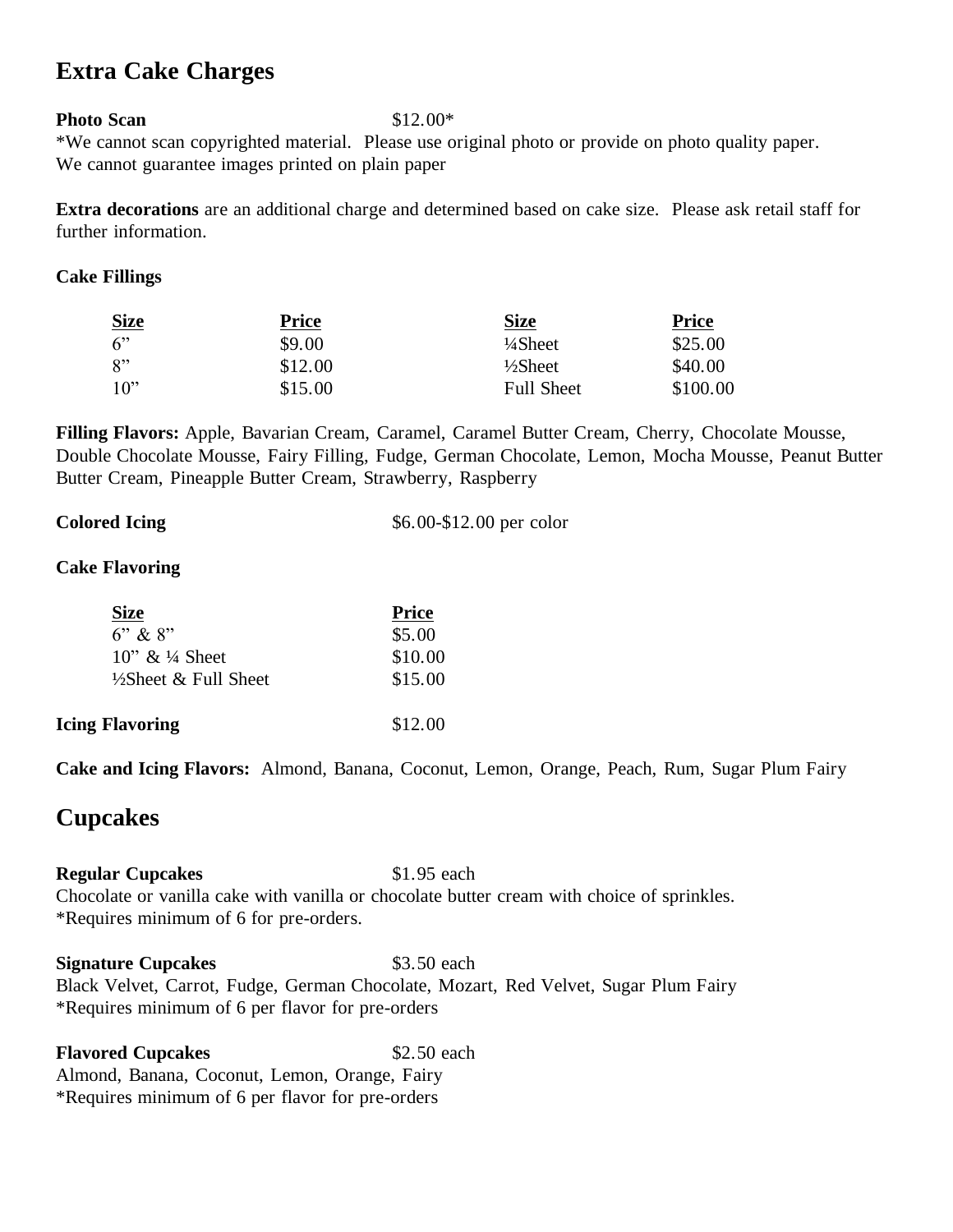### **Cookie Cakes**

Decorated with butter cream icing in choice of flowers, balloons, or steamers and confetti. Available in Chocolate Chip, Chesapeake, Triple Chocolate

| 8"                 | \$30.00 | 10"                         | \$40.00          |
|--------------------|---------|-----------------------------|------------------|
| <b>Cookies</b>     |         |                             |                  |
| Priced per pound   |         | \$11.99-\$15.99             |                  |
| - Chesapeake       |         | - White Chocolate Cranberry | - Chocolate Chip |
| - Triple Chocolate |         | - Peanut Butter             | - Oatmeal Raisin |
| - Sugar            |         | - Ginger Snap (Seasonal)    |                  |

#### **Specialty Cookies**

Limited Availability; May not be available for pre-orders

| - Cookie Monster | - Rugelach                        |
|------------------|-----------------------------------|
| - Butter Cookies | - Chocolate Dipped Butter Cookies |

# **6" Streusel Cake**

Cream Cheese, Blueberry, Strawberry, New York Crumb (cinnamon)

#### **Sour Cream Coffee Cake**

A traditional sour cream pound cake with a cinnamon swirl in a bundt style dusted powdered sugar.

# **Chocolate Crumb Coffee Cake & Double Crumb Coffee Cake**

A 6" cream cake baked with chocolate chips in the batter and chocolate crumb topping. The cake is filled with our homemade butter cream frosting and the top dusted with powdered sugar.

#### **Muffins**

Blueberry, Banana Nut, Pistachio, Cranberry Orange, Morning Glory (carrot, pineapple, coconut, walnuts)

#### **Pastries**

\*Requires minimum of 6 per flavor for pre-orders

| - Cinnamon Roll | - Raspberry White Chocolate Scone | - Blueberry Scone |
|-----------------|-----------------------------------|-------------------|
| - Danish        | - Sticky Bun                      | - Elephant Ear    |

# **Bars (2"x4")**

\*Requires minimum of 6 per flavor for pre-orders

| - Walnut Fudge Brownies | - Key Lime | - Carrot Cake |
|-------------------------|------------|---------------|
| - Cheesecake            | - Lemon    |               |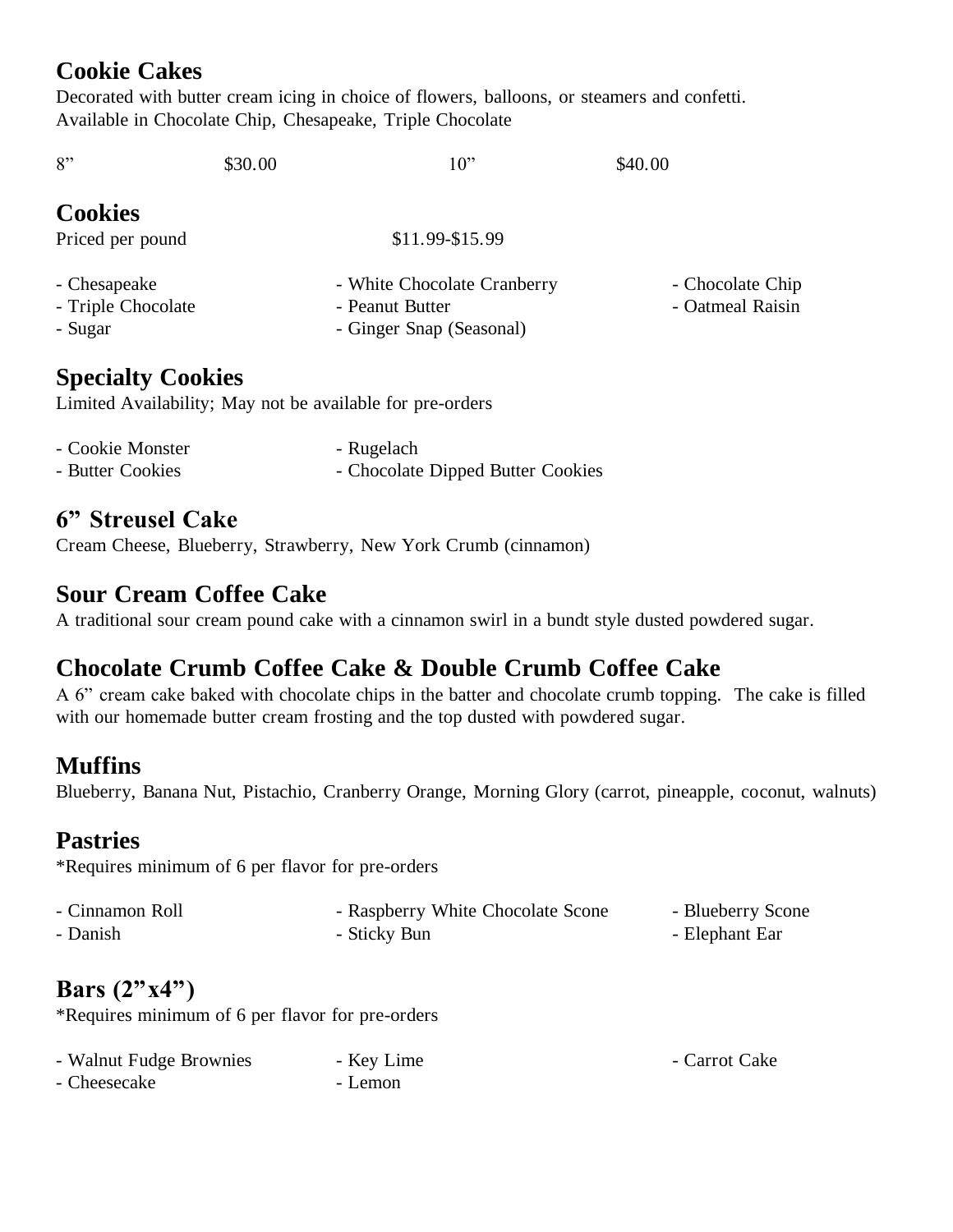### **Donuts**

\*Requires minimum of 6 per flavor for pre-orders

- Chocolate Dipped Hole Pile Filled Donuts
- Zebra (marble iced) Glazed Filled On Top
- Cinnamon Twist Coconut Disco
- Long John Persian Coconut
- 
- Apple Fritter
- Sugar Plum Fritters (Mix of Cranberries, blueberries, cherries)

### **Specialty Desserts**

\*Requires minimum of 6 per flavor for pre-orders

- 
- 
- 
- 
- 
- 
- 
- 
- 
- Old Fashioned Texas Glaze Texas Chocolate Dipped

- 
- 
- Cream Puff Chocolate Volcano Pineapple Upside Down

### **Sugar Plum Petite Fours**

3 layers of yellow cake with a thin layer of chocolate mousse filling and a thin layer of raspberry filling; dipped in your choice of white or milk chocolate.

\*Requires minimum of 6 for pre-orders

### **Pies**

Available in 9"

- Apple  **Apple** Blueberry
- Blackberry\* extended to the cherry of the Cherry
- Chocolate Mousse  **Coconut Cream**
- 
- 
- 
- Praline Pecan Pumpkin\* Pumpkin\* Pumpkin\*
- 
- 
- 
- Dutch Apple<sup>\*</sup> French Apple (apple filling w/ raisins topped with vanilla icing)
- Key Lime Lemon Meringue
- Peach Pecan\*
	-
- Strawberry Rhubarb\* Sugar Plum Berry (Mix of Cranberries, blueberries, cherries)
- Nuts About Chocolate (pecan pie filling with mixed nuts and chocolate)\*

\*Seasonal; Call for availability

- Macaroons Chocolate Divine Napoleon - Cannoli - Cream Puff - Cream Horn
	-
-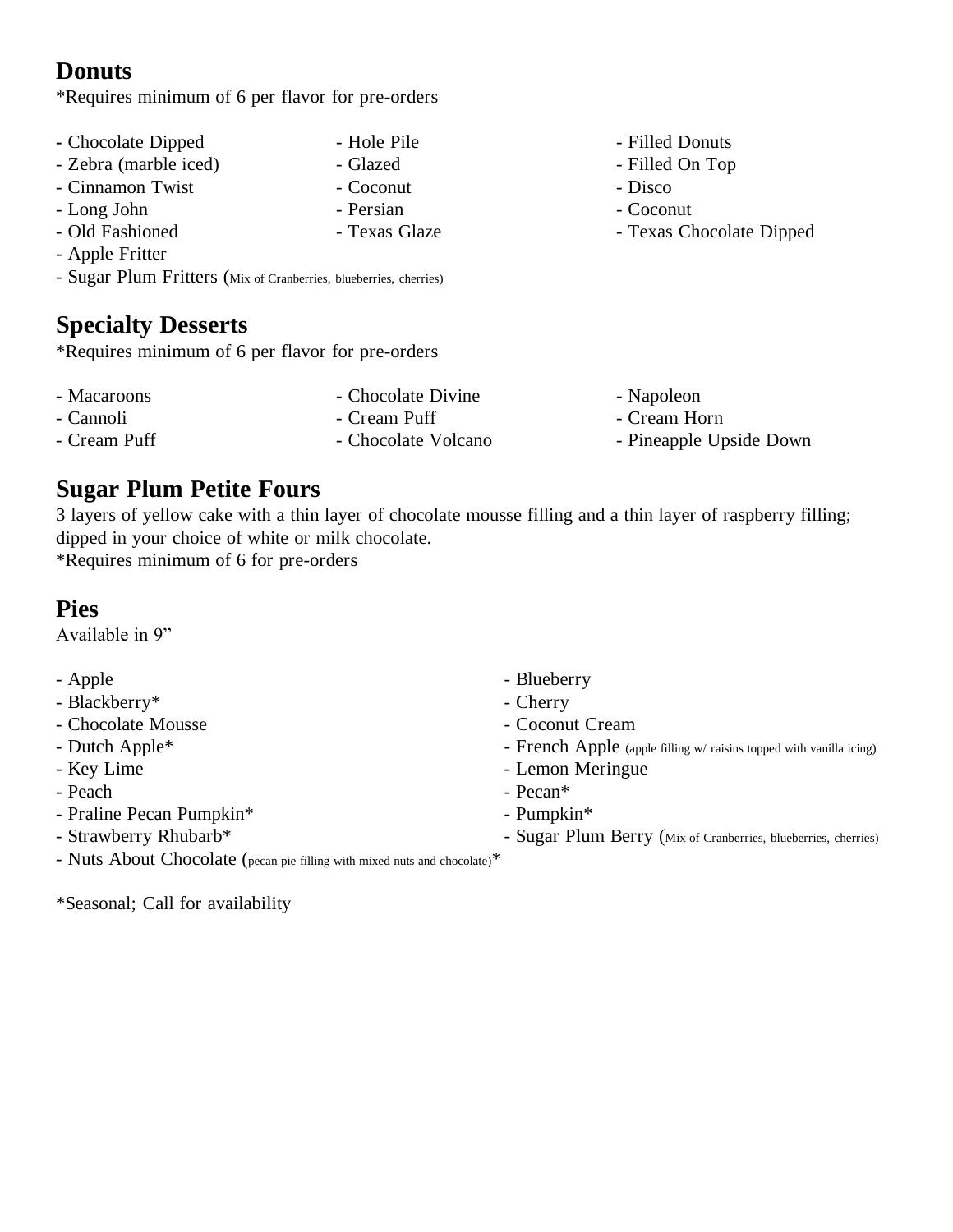# **Party Trays**

\*No substitutions

# **Small Sweet Tray (30 pieces) \$57.00**

Includes: 6 mini fudge brownies 6 mini carrot cakes 6 mini lemon bars 6 mini cannoli 6 mini cheese cake bars

| <b>Small Good Morning Tray</b>                                                                  | \$37.00 | <b>Large Good Morning Tray</b>                                                                   | \$67.00 |
|-------------------------------------------------------------------------------------------------|---------|--------------------------------------------------------------------------------------------------|---------|
| Includes:<br>12 assorted mini Danish<br>12 assorted mini Scones<br>6 mini morning glory muffins |         | Includes:<br>24 assorted mini Danish<br>24 assorted mini Scones<br>12 mini morning glory muffins |         |
| <b>Small Cookie Tray</b>                                                                        | \$45.00 | <b>Large Cookie Tray</b>                                                                         | \$89.00 |
| Includes 45 assorted fresh baked cookies                                                        |         | Includes 90 assorted fresh baked cookies                                                         |         |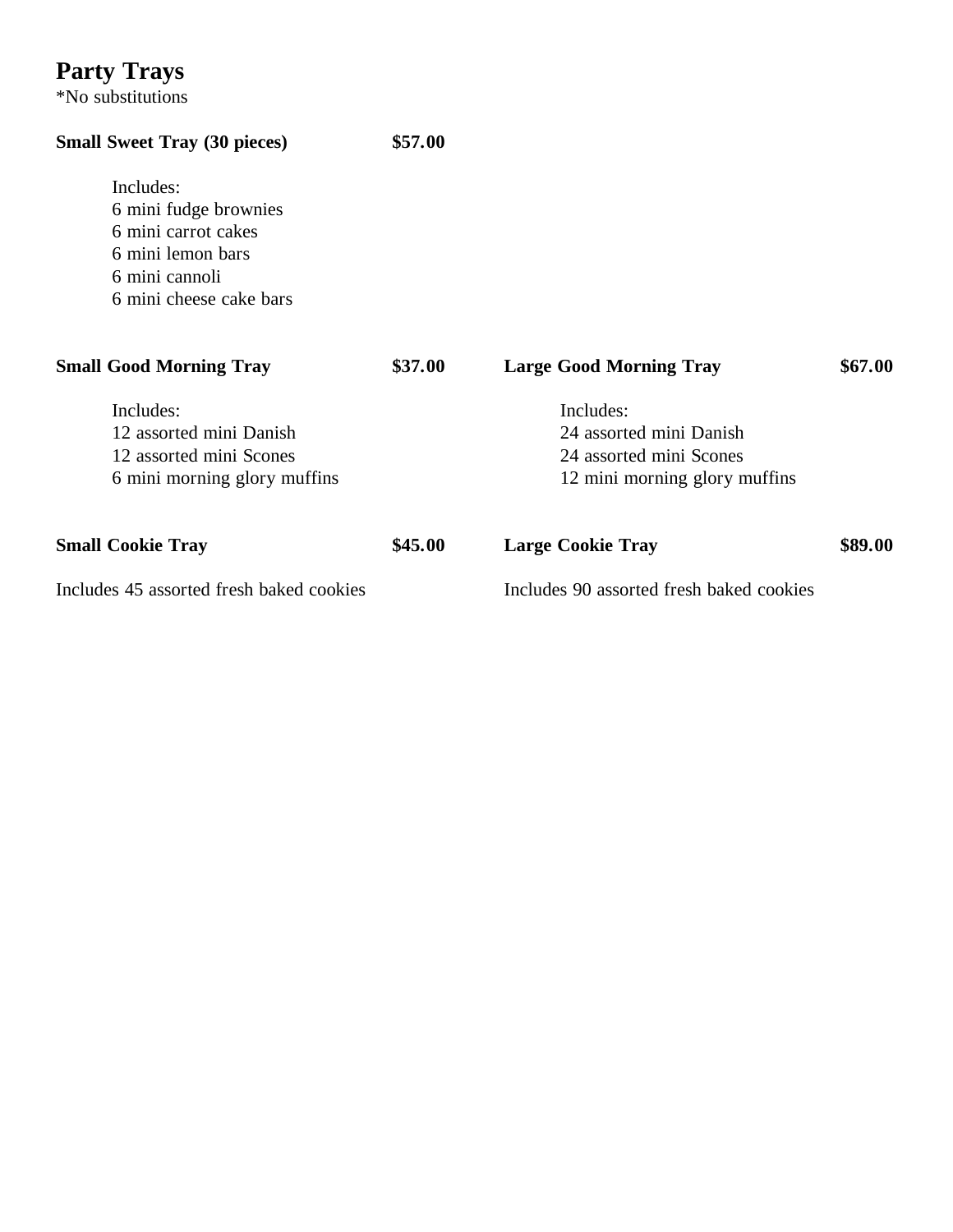# **Sugar Plum Bakery Cake Descriptions**

**8 Layer Strawberry Shortcake:** (Seasonal) (Available in rounds only) Four split layers of yellow cake filled with layers of fresh strawberries and fresh whipped cream. The cake is topped with whole fresh strawberries and bordered with fresh whipped cream. Available in May.

**Aloha Strawberry:** (Available in rounds only) Three split layers of yellow cake filled with a layer of pineapple filling and a layer of strawberry filling. Iced in butter cream. Decorated to look like a pineapple!

**Andy's Monkey Business:** Four split layers of banana flavored yellow cake filled with two layers of Bavarian cream and one layer of whipped cream. The cake is iced in our famous vanilla butter cream. The cake is drizzled with a yellow vanilla icing and the sides are coated with vanilla cake crumbs. Taste just like homemade banana pudding!

**Bailey's Triple Chocolate:** (Available in rounds only) Four split layers of chocolate cake filled with Bailey's Irish cream mousse, iced with Bailey's chocolate butter cream, covered with fudge and garnished with white chocolate curls.

**Bananarama:** (Available in rounds only) Four split layers of banana flavored cake filled with chocolate Bavarian cream. The cake is iced in chocolate butter cream and topped with chocolate roses around the edge. The sides of the cake are garnished with chocolate chips.

**Banana Split:** (Seasonal) (Available in rounds only) Three split layers of banana flavored cake filled with a layer of chocolate Bavarian cream and a layer of strawberry Bavarian cream. The cake is topped with fresh, homemade whipped cream and garnished with nuts, pineapple, cherries, fudge drizzle, and strawberry drizzle. Available in June, July, August

**Black Forest:** Four layers of chocolate cake filled with two layers of cherry filling and one layer of whipped cream filling. The cake is iced in vanilla butter cream icing and the sides are coated in chocolate cake crumbs. Maraschino cherries and chocolate pieces finish the top cake.

**Black Velvet:** Two layers of chocolate cake filled and iced with cream cheese frosting. The sides are coated in chocolate cake crumbs and the top is garnished with fudge webbing.

**Boston Cream:** (Available in rounds only) Four split layers of yellow cake filled with Bavarian Cream and topped with melted fudge, vanilla butter cream swirls and maraschino cherries.

**Brandy Delight:** (Seasonal) Two whole layers of brandy flavored yellow cake iced with brandy flavored butter cream icing. The cake is garnished with brandy balls rolled in walnut pieces and drizzled with melted fudge.

**Butter Almond:** Two whole layers of Butter Almond Flavored cake iced with Butter Almond flavored icing. The sides of the cake are coated with toasted sugar almond slivers. The top of the cake is garnished with butter cream swirls and maraschino cherries.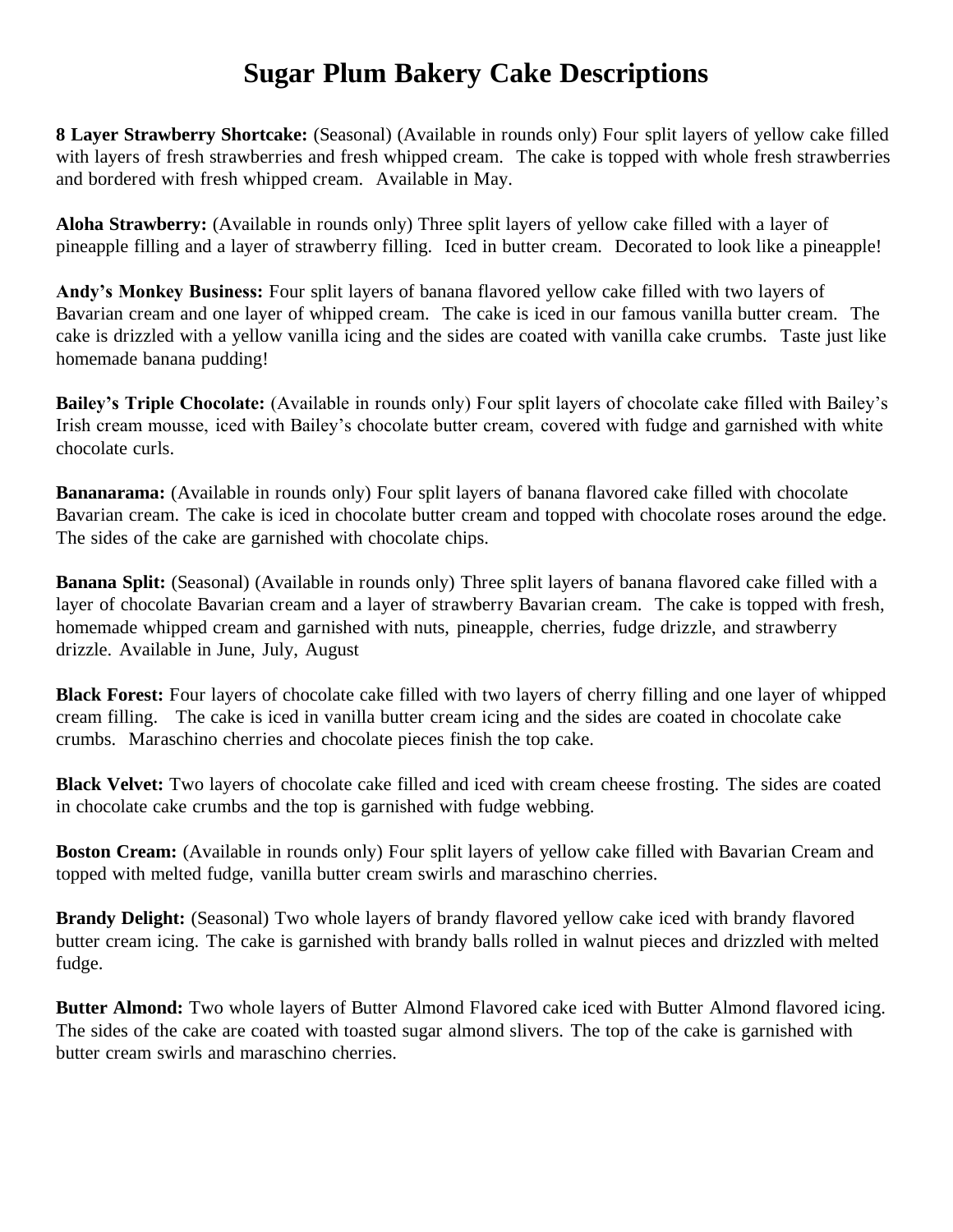**Carrot:** (Available in rounds only) Two whole layers of our famous carrot cake made with walnuts, coconut, pineapple, and raisins. The cake is iced in our famous made from scratch cream cheese frosting. Crushed walnuts are placed around the sides of the cake and the top of the cake is garnished with butter cream icing carrots.

**Chocolate Cherry Cordial:** Four split layers of chocolate cake filled with two layers of cherry puree and one layer of chocolate mousse. The cake is iced in dark chocolate butter cream and garnished with chocolate covered maraschino cherries atop cherry butter cream rosettes.

**Chocolate Caramel Fusion:** Four split layers of chocolate cake with two layers of caramel butter cream and one layer of fudge filling. Iced in caramel butter cream icing and topped with melted fudge, then garnished with caramel drizzle.

**Chocolate Chip Decadence:** Two whole layers of chocolate cake filled with miniature chocolate chips and iced with chocolate butter cream and fudge. The cake is coated with chocolate chips around the sides of the cake.

**Chocolate Eclipse:** Four split layers of yellow cake filled with three layers of chocolate mousse. The cake is iced with vanilla butter cream and topped with melted fudge and garnished with a white chocolate moon and butter cream stars.

**Chocolate Mousse:** Four split layers of chocolate cake filled with three layers of chocolate mousse. The cake is iced with chocolate butter cream and topped with melted fudge and milk chocolate accents.

**Chocolate Raspberry Torte:** Four layers of chocolate cake filled with three layers of raspberry filling. The torte is topped with a thick layer of fudge and red butter cream rose buds.

**Cinnful Caramel Apple:** Four split layers of yellow cake filled with one layer of whipped cinnamon cream cheese and two layers of apple puree. The cake is iced in caramel butter cream with yellow cake crumbs coating the side. For the perfect finishing touch, melted caramel in the shape of apples are decorated on top.

**Coconut:** Two whole layers of yellow coconut flavored cake filled and iced with butter cream icing. The entire cake is then coated in coconut flakes and topped with butter cream and maraschino cherries.

**Creamsicle:** Two whole layers of orange flavored yellow cake filled with Bavarian cream and iced in orange flavored butter cream icing.

**Dark Thunder:** Four split layers of chocolate cake filled with two layers of chocolate mousse and one layer of German chocolate icing. The cake is iced in chocolate butter cream and topped with melted fudge. A ring of chocolate butter cream roses with silver leaves adorn the top of the cake.

**French Caramel Crunch:** Four split layers of yellow cake filled and iced with caramel flavored butter cream. The entire cake is coated with toasted sugar almonds and topped with caramel butter cream swirls and maraschino cherries.

**Fresh Lemon:** Four split layers of yellow cake filled with two layers of lemon filling and one layer of lemon flavored butter cream. The cake is iced with lemon flavored butter cream and garnished with handmade lemon flavored white chocolate disks.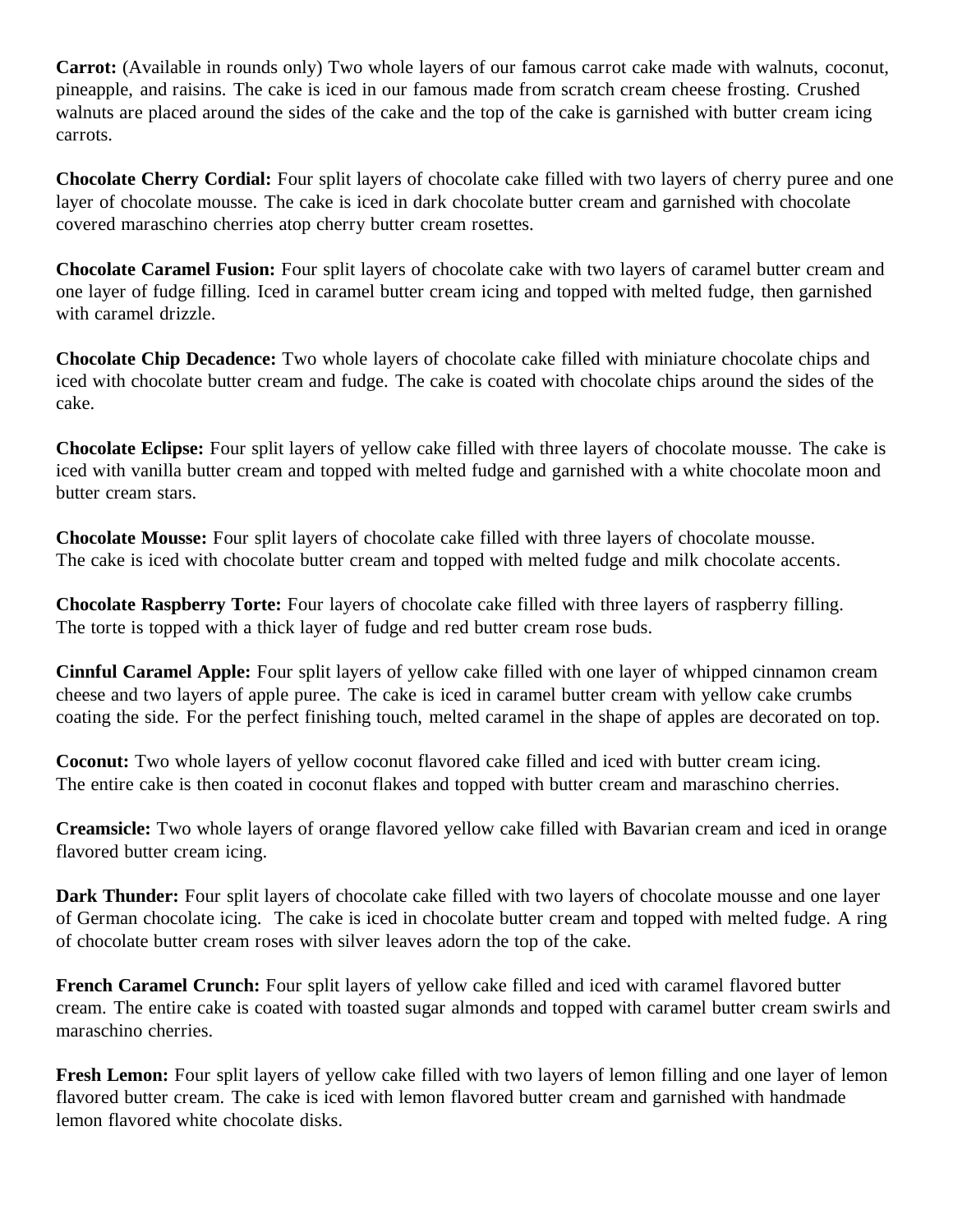**Fudge:** A chocolate torte cake filled with three layers of fudge icing. The cake is topped with fudge and decorated with a chocolate butter cream border and roses.

**German Chocolate:** Two whole layers of chocolate cake filled with a layer of German chocolate frosting and iced with chocolate butter cream. The cake is topped with a layer of German chocolate frosting and drizzled melted fudge.

**Gette's Chocolate Temptation:** Four layers of chocolate cake filled with two layers of chocolate mousse and one layer of chocolate chip fudge filling. The cake is iced in double chocolate butter cream garnished with chocolate chips, then drizzled with a chocolate truffle.

**Gina's Strawberry Patch:** Two layers of yellow cake filled with a layer of strawberry filling. The cake is iced in strawberry butter cream.

**Holiday Rum Ball:** Two whole layers of rum flavored yellow cake iced with vanilla butter cream icing and garnished with toasted coconut rum balls.

**Lemon Zip Razzamatazz:** Three split layers of yellow cake with a layer of lemon filling and a layer of raspberry filling iced in lemon flavored butter cream. Decorated with raspberry border and lemon disks.

**Lillie's Chocolate Cream:** Four split layers of yellow cake filled with 2 layers of Bavarian cream and a layer of fudge. The cake is topped with fudge icing and garnished with white chocolate accents, a fudge rose and gold leaves.

**Mandy's Mint Chocolate Chip:** (Seasonal) Four split layers of chocolate cake filled with two layers of mint chocolate chip butter cream icing and one layer of fudge. The cake is iced in mint butter cream and garnished with fudge drizzle and chocolate chips.

**Mozart:** Sugar Plum Bakery's Signature Cake! Three split layers of yellow cake filled with a layer of raspberry filling and a layer of Bavarian cream filling. The cake is iced is vanilla butter cream and finished with melted chocolate fudge and a purple rose.

**Orange Blossom:** (Seasonal) (Available in rounds only) Three split layers of orange flavored yellow cake filled with Bavarian cream and juicy mandarin oranges.

**Pam's Peanut Butter Passion:** (Available in rounds only) This cake is four split layers of chocolate cake filled with two layers of peanut butter flavored butter cream and one layer of fudge. The cake is iced in chocolate butter cream and garnished with our famous made from scratch peanut butter cookies dipped in fudge.

**Ramona's Mocha:** Four split layers of chocolate cake filled with 3 layers of coffee flavored mousse. The cake is iced with mocha flavored butter cream and topped with melted chocolate and creamy mocha icing.

**Raspberry Delight:** Four split layers of yellow cake filled with three layers of raspberry filling. The cake is iced in vanilla butter cream and garnished with green butter cream leaves and vines and raspberry gel.